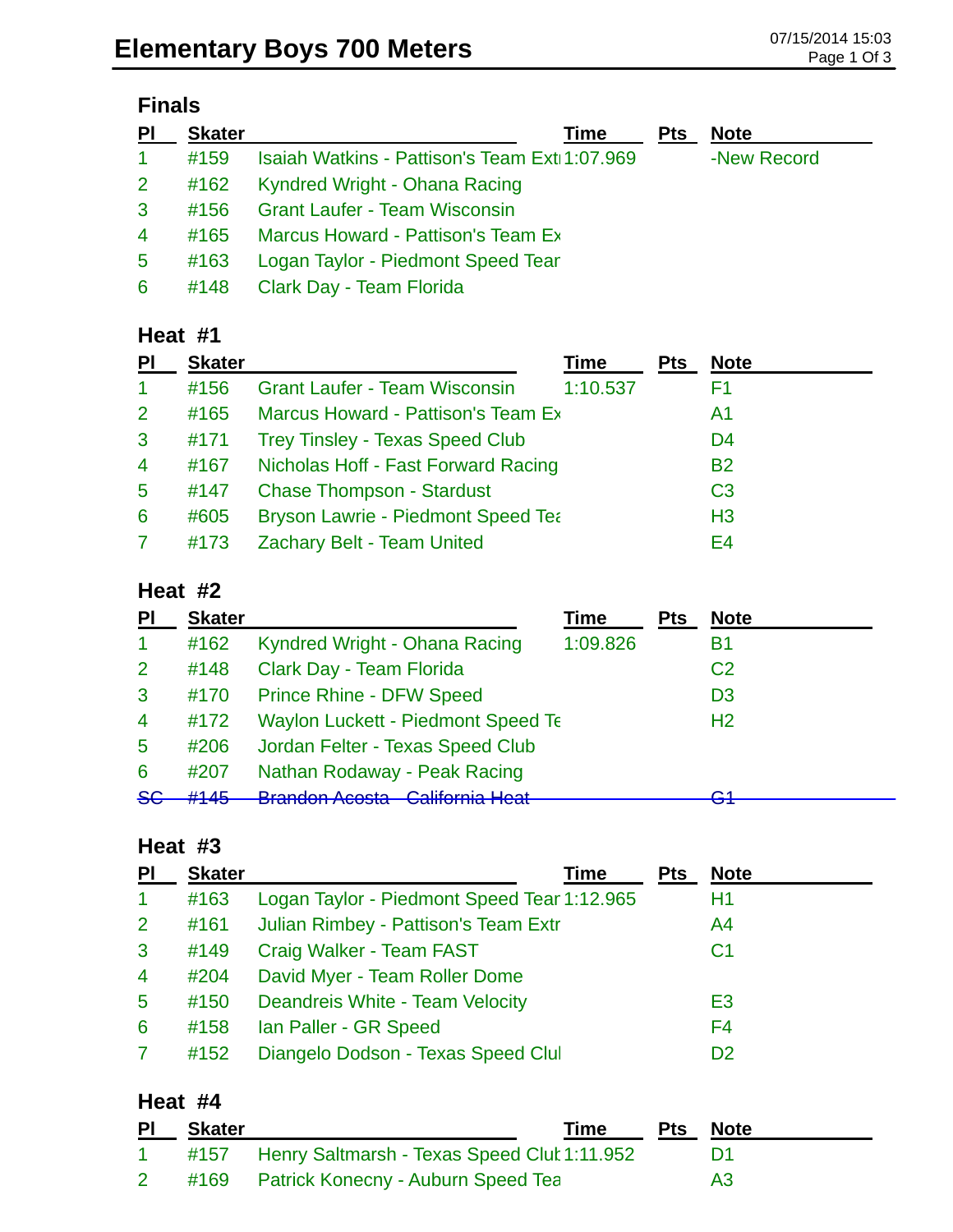| PI             | <b>Skater</b> |                                         | Time | <b>Pts</b> | <b>Note</b> |
|----------------|---------------|-----------------------------------------|------|------------|-------------|
| 3 <sup>1</sup> |               | #155 Emmanuel Hazard - Great Skate Wo   |      |            | F3          |
| $\overline{4}$ |               | #205 Dayton Ristine - Ohana Racing      |      |            |             |
| $5 -$          |               | #168 Noah Whitney - Fast Forward Racing |      |            | B4          |
| 6              |               | #153 Donovan Graves - Team United       |      |            | F2          |

#### **Heat #5**

| <b>Skater</b> |                                   | Time                                                                                                       | <b>Pts</b>                           | <b>Note</b>    |
|---------------|-----------------------------------|------------------------------------------------------------------------------------------------------------|--------------------------------------|----------------|
| #164          |                                   | 1:12.436                                                                                                   |                                      | H4             |
| #159          |                                   |                                                                                                            |                                      | A2             |
|               |                                   |                                                                                                            |                                      |                |
| #166          |                                   |                                                                                                            |                                      | E1             |
| #160          | Jared Holmes - Bells Speed Club   |                                                                                                            |                                      | F <sub>2</sub> |
| #151          | Devin Baker - Fast Forward Racing |                                                                                                            |                                      | <b>B3</b>      |
| #154          | Elijah Nash - Southern Speed      |                                                                                                            |                                      | C <sub>4</sub> |
|               |                                   | Luke Sutton - Omni Speed Team<br>#1512 Tyler Martin - Omni Speed Team<br><b>Nate Cassube - Team United</b> | Isaiah Watkins - Pattison's Team Ext |                |

# **Quarterfinal #1**

| <b>PI</b>      | <b>Skater</b> |                                      | Time     | <b>Pts</b> | <b>Note</b> |
|----------------|---------------|--------------------------------------|----------|------------|-------------|
| $\mathbf{1}$   | #156          | <b>Grant Laufer - Team Wisconsin</b> | 1:10.277 |            |             |
| $\mathbf{2}$   | #165          | Marcus Howard - Pattison's Team Ex   |          |            |             |
| $\mathbf{3}$   | #170          | <b>Prince Rhine - DFW Speed</b>      |          |            |             |
| $\overline{4}$ | #148          | Clark Day - Team Florida             |          |            |             |
| $5^{\circ}$    | #205          | Dayton Ristine - Ohana Racing        |          |            |             |
| 6              | #149          | Craig Walker - Team FAST             |          |            |             |
|                | #204          | David Myer - Team Roller Dome        |          |            |             |

# **Quarterfinal #2**

| PI             | <b>Skater</b> |                                           | Time     | <b>Pts</b> | <b>Note</b>          |
|----------------|---------------|-------------------------------------------|----------|------------|----------------------|
| $\mathbf 1$    | #162          | Kyndred Wright - Ohana Racing             | 1:10.483 |            |                      |
| $\overline{2}$ | #155          | <b>Emmanuel Hazard - Great Skate Wo</b>   |          |            |                      |
| 3              | #166          | Nate Cassube - Team United                |          |            |                      |
| $\overline{4}$ | #164          | Luke Sutton - Omni Speed Team             |          |            |                      |
| $\sqrt{5}$     | #171          | <b>Trey Tinsley - Texas Speed Club</b>    |          |            |                      |
| 6              | #172          | <b>Waylon Luckett - Piedmont Speed Te</b> |          |            |                      |
| DQ             | #161          | Julian Rimbey - Pattison's Team Extr      |          |            | <b>Causing Rerun</b> |
|                |               |                                           |          |            |                      |

# **Quarterfinal #3**

| $\overline{P}$ | <b>Skater</b> | Time                                                | Pts Note |  |
|----------------|---------------|-----------------------------------------------------|----------|--|
| $\mathbf{1}$   |               | #159 Isaiah Watkins - Pattison's Team Exti 1:10.746 |          |  |
|                |               | 2 #163 Logan Taylor - Piedmont Speed Tear           |          |  |
| $3^{\circ}$    |               | #167 Nicholas Hoff - Fast Forward Racing            |          |  |
|                |               | 4 #169 Patrick Konecny - Auburn Speed Tea           |          |  |